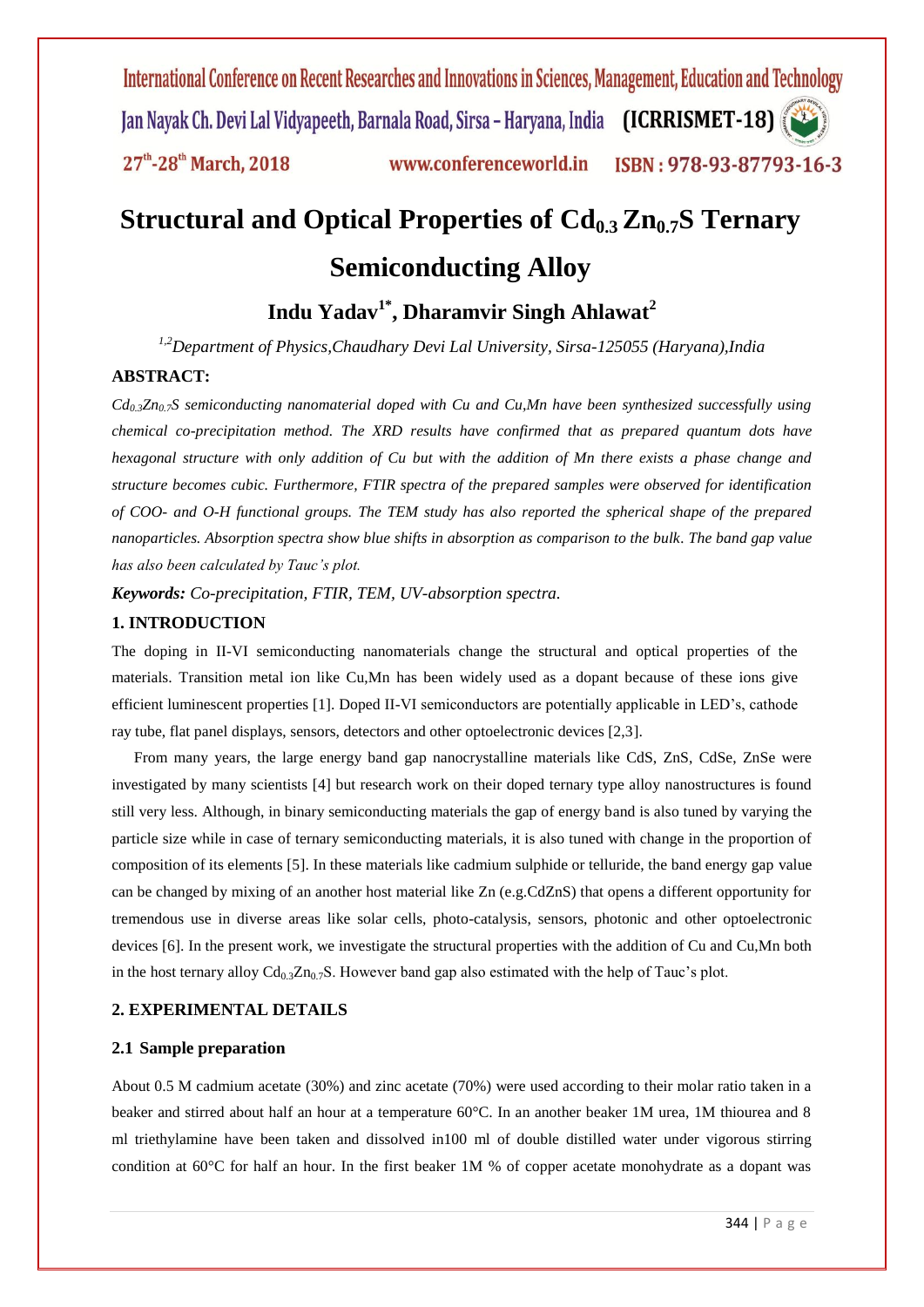added. The solution of first beaker was then added drop wise in the second beaker under vigorous stirring at a heating temperature of 60<sup>o</sup>C. As a result the color of the solution changes light yellow to deep yellow during the reaction. After ending of the stirring the precipitates have been kept undisturbed for one day and then washed and filtered. For filtering the precipitates we used Whatman 40 with size 12.5 cm filter paper. After that the precipitates were dried in an air oven at a temperature 90°C for 8 hours. Finally, they were crushed in powder form using a pestle mortar. By following the same procedure we next time add 1M% of Mn and prepare the sample.

#### **2.2 Characterizations**

The XRD patterns of powdered form samples were recorded on Rigoku Powder X-ray diffractometer with CuK $\alpha$  ( $\lambda$ =0.15406 nm) radiation at voltage 40 kV and current at 30 mA with a scanning rate 2 degree min<sup>-1</sup> from  $2\theta = 20^{\circ}$  to 60°. Further, a SHIMADZU IR Affinity-1 FTIR spectrometer was used in the range 400-4000 cm<sup>-1</sup> to identify of various functional groups present in the precursors. TEM images were measured on a FEI TECNAI G<sup>2</sup> high resolution transmission electron microscope (HRTEM) operated at 200 kV. The optical absorption spectra of the prepared samples were measured by using a UV-VIS-NIR Spectrophotometer (Varian Cary-5000) in the range 200-800 nm.

### **3.RESULTS AND DISCUSSIONS**

#### **3.1 XRD Analysis**

X-ray diffraction (XRD) spectra of samples Cu (0.01M) and Cu,Mn (0.01M) Cd<sub>0.3</sub>Zn<sub>0.7</sub>S nanomaterials have been shown in "Fig. 1". The XRD spectra of Cu doped sample have exhibited main peaks at different values of 2θ ~25.66º, 27.18º, 28.7º, 44.68 º, 48.75 º, 52.83 º with respect to the (100), (002), (101), (110), (103), (200) hkl plane respectively. However with the addition of Mn numbers of planes are reduced and peaks are shifted towards higher angle having 2θ values at 28.51º, 48.92º, 53.6º, 58.6º. This may be due to the phase change with codoping and structure of the samples changes from hexagonal to the cubic. The XRD peaks of codoped samples are found well matched with JCPDS no. 35-1469.



"Fig.1 XRD pattern of Cu and Cu, Mn doped  $Cd_0$ <sub>3</sub> $Zn_0$ <sub>7</sub>S nanomaterials."

It has been observed that broadening increases with Mn addition. This indicates that there is decrease in size by addition of codopant. The average nanocrystallite size was estimated using Debye-Scherer formula about 5.73 and 2.4 nm for Cu doped and Cu,Mn doped alloy respectively. The lattice constants, lattice plane, d-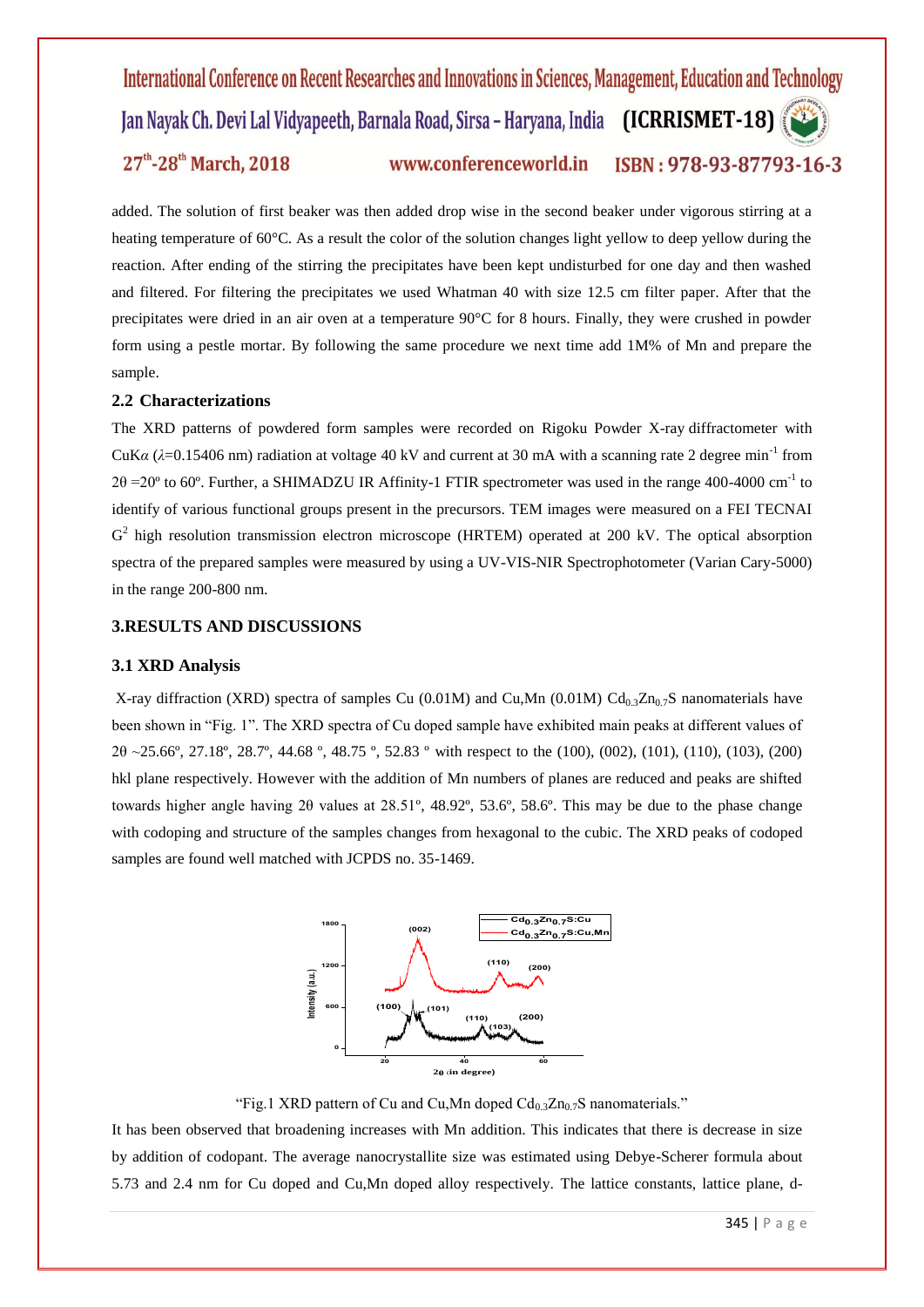spacing, unit cell volume, Lorentz factor and dislocation density were also calculated from XRD data. There exists negative strain in both the samples. The crystallite size was also estimated from the Williamson-Hall method and its value found to be 4.43 and 1.43 nm. Hence the crystallite size decreased by W-H method in comparison to the Debye-Scherer method. This difference may be due to the smaller ionic radii of Cu (0.72Å) and Mn  $(0.67\text{Å})$  ion in comparison to the Cd ion  $(0.97\text{Å})$  [7] which induces the negative strain in the prepared samples.

| <b>Samples</b>                 | $D_{D-S}$ | $a(\AA)$ | $c(\dot{A})$ | <b>Volume</b>  | $Strain \varepsilon$ | <b>Dislocati</b>        | Lorentz |
|--------------------------------|-----------|----------|--------------|----------------|----------------------|-------------------------|---------|
|                                | (nm)      |          |              | of unit        |                      | on                      | Factor( |
|                                |           |          |              | cell $(\AA)^3$ |                      | density                 | L)      |
|                                |           |          |              |                |                      | $1/\langle D \rangle^2$ |         |
|                                |           |          |              |                |                      | $(\rho)^* 10^{-2}$      |         |
|                                |           |          |              |                |                      | $\text{cm}^2$ )         |         |
| $Cd_{0.3}Zn_{0.7}S:Cu,(1M%)$   | 5.73      | 4.062    | 6.591        | 94.17          |                      | 0.0304                  | 4.727   |
|                                |           |          |              |                | 0.01007              |                         |         |
| $Cd_{0.3}Zn_{0.7}S$ :Cu,Mn(1M% | 2.04      | 3.951    | 6.369        | 86.14          |                      | 0.240                   | 4.411   |
|                                |           |          |              |                | 0.03829              |                         |         |

TABLE I Structural parameters of the prepared samples.

### *3.2 FTIR Analysis*

The FTIR spectra of Cu doped and Cu, Mn co doped samples were shown in the "Fig. 2". FTIR shows the presence of acetate, sulphide and water group. Absorption of O-H group was found at 3610-3690 cm<sup>-1</sup> in higher energy region which corresponds to the stretching vibration of water molecules. However in Mn doped it start at the 3300 cm<sup>-1</sup> range. The absorption peak around  $1727 \text{ cm}^{-1}$  corresponds to C-H stretching vibration [8]. However in lower energy region a small peak at wave number 890 cm<sup>-1</sup> has been assigned to CdS stretching mode. The absorption peak at  $1415$ -1643 cm<sup>-1</sup> 2337cm<sup>-1</sup> presents the symmetric and asymmetric stretching of the COO- of acetate group [9].



"Fig.2 FTIR spectra of Cu and Cu, Mn doped  $Cd_{0.3}Zn_{0.7}S$  nanomaterials."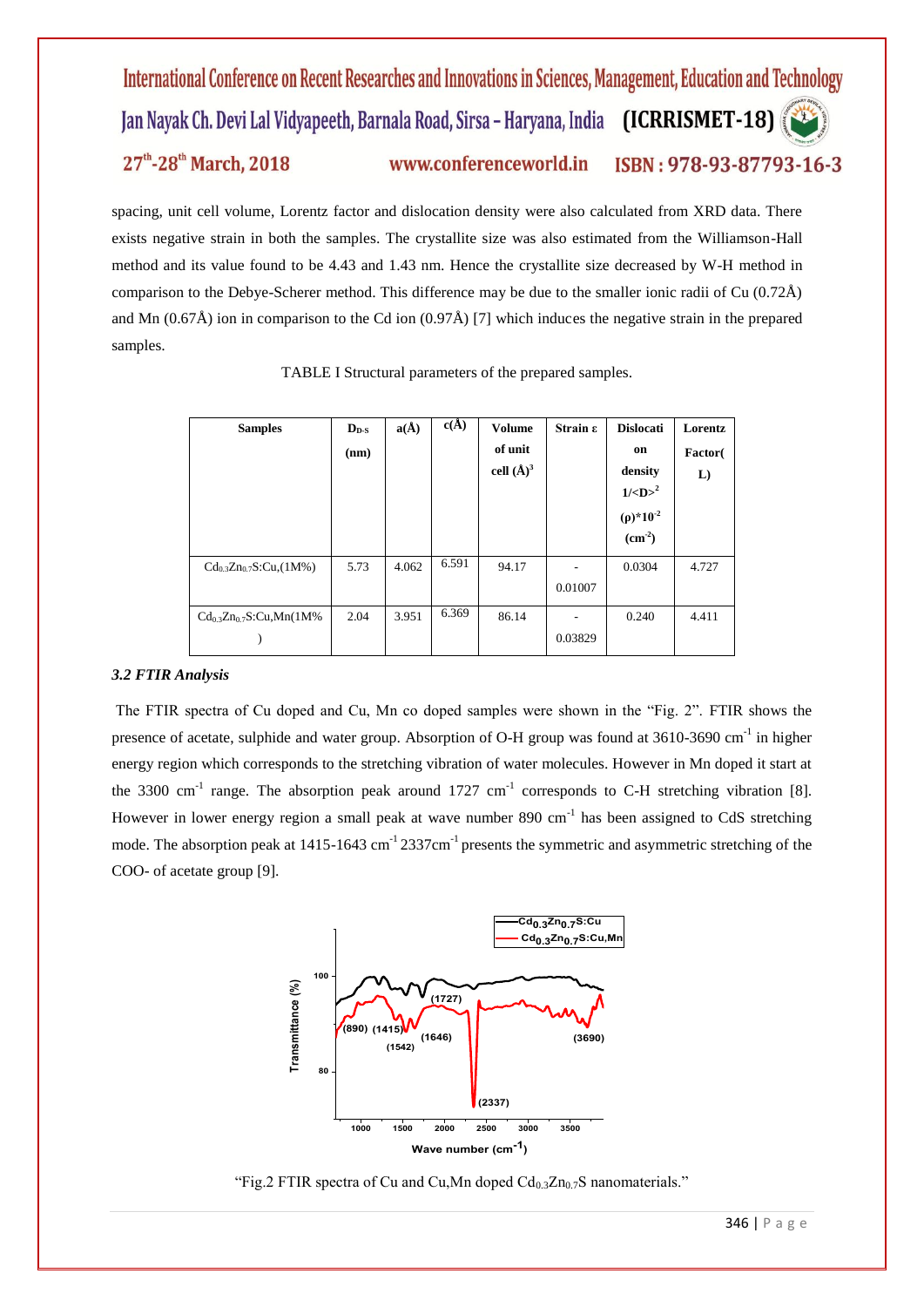# **3.3 TEM Analysis**

Transmission electron microscopy has been used to investigate morphology of our prepared samples which gives the size, shape and nano crystalline nature. "Fig. 3(a) and (b)" shows the TEM micrograph of Cu doped  $Cd_{0.3}Zn_{0.7}S$  sample. It has been observed that particles are almost in spherical shape. Agglomeration was found in the co-doped samples more. This may be due to the small size of the prepared samples.



"Fig. 3 (a) TEM micrographs of Cu and (b) Cu, Mn doped  $Cd_{0.3}Zn_{0.7}S$  nanomaterials."

#### **3.4 UV-visible Analysis**

The optical absorption spectra of Cu (0.01M) and Cu, Mn (0.01M) doped  $Cd_{0.3}Zn_{0.7}S$  nanomaterials samples have been shown in the "Fig.4(a)". The UV-Visible spectroscopic observations were carried out at room temperature to investigate the effects of doped concentration (Cu, Mn) in the wavelength range 200-800 nm. In Cu doped sample strongest absorption maxima has been appeared at wavelength 215 nm and 239 nm for codoped sample which is blue shifted in comparison of bulk value of CdS and ZnS [10]. Further shoulder absorption appeared at 288nm and 298 nm for Cu doped and codoped samples. This may be explained that there is more than one population of crystallites of different sizes, indicating a defocused growth process. Blue shifting in absorption peak is attributed to the quantum size effect [11]. Here we are studying the  $Cd_{0.3}Zn_{0.7}S$ which is a direct band gap material; hence the absorption coefficient near the band edge is obtained by the Tauc's relation of equation (1)[12].

$$
\alpha h v = A(\; h v - E_g)^n
$$

n **(1)** 

Where A is a constant and  $E<sub>g</sub>$  is band gap energy of the materials.